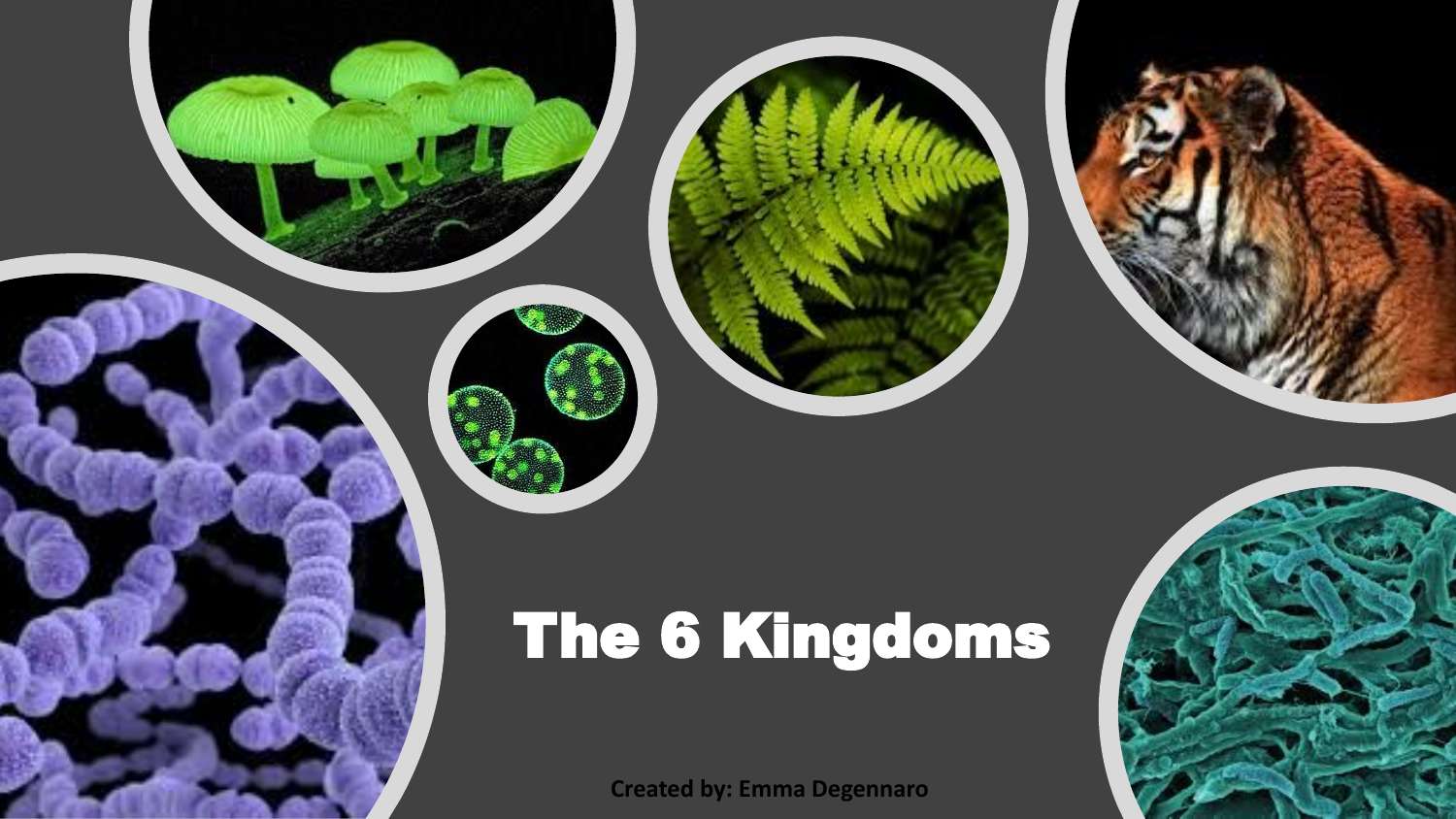### archaea

- Found in harsh environments (extremophilic)
- Can only live in areas without oxygen (anaerobic)
- Prokaryotic
- Reproduce asexually
- Unicellular
- Can be autotrophic or heterotrophic
- Cell wall with no peptidoglycan
- Classified by environment (methanogen, thermophile, halophile)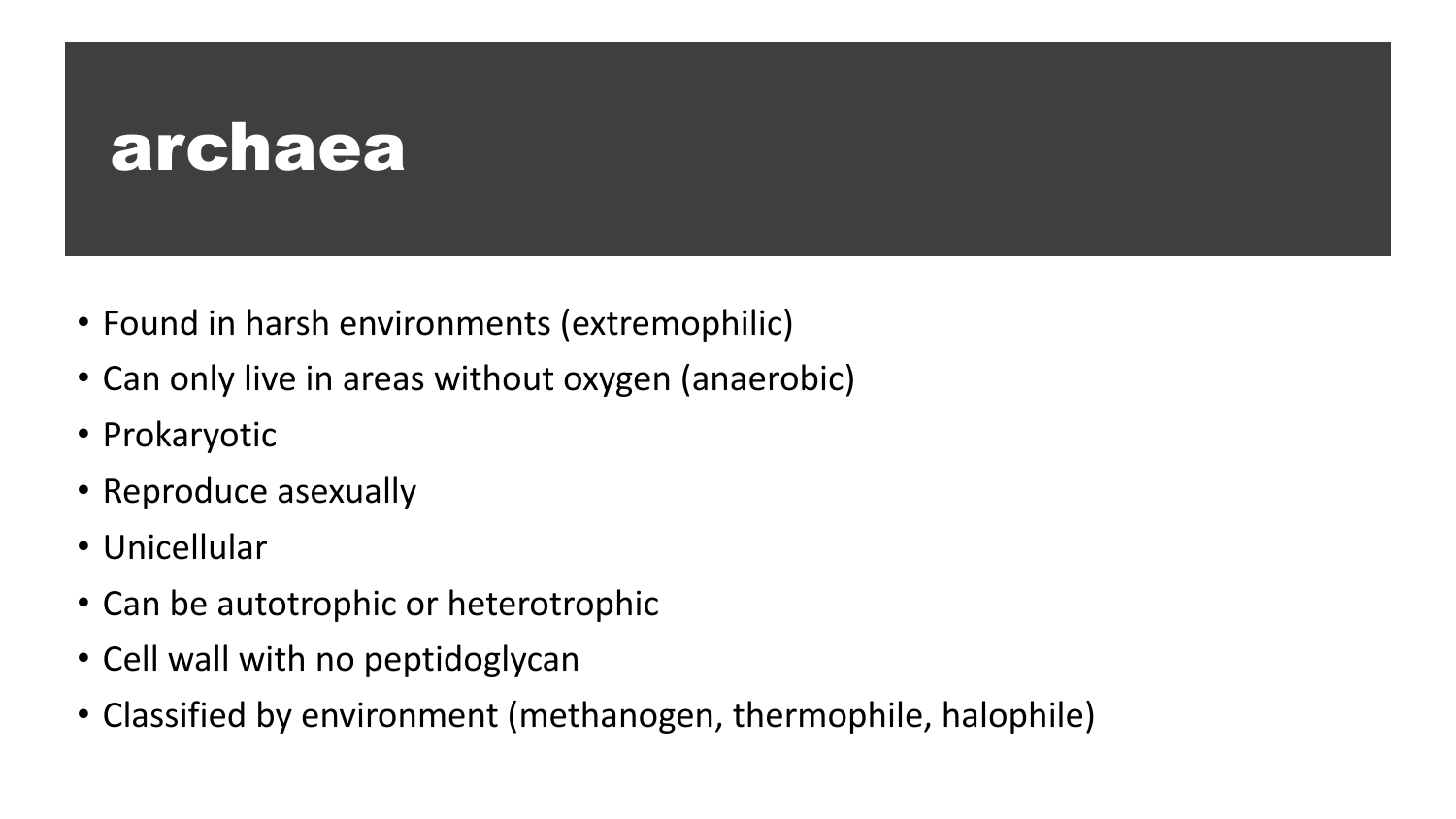### types of archaea

#### **Methanogens**

- Found in deep mud of swamps or stomachs of animals such as cows or termites
- Methano= methane; gen= produce



#### **Thermophiles**

- thrive in extreme heat or cold
- Thermo= temperature; phile=love



#### **Halophiles**

- Found in extremely salty lakes or ponds
- Halo= salt; phile=love

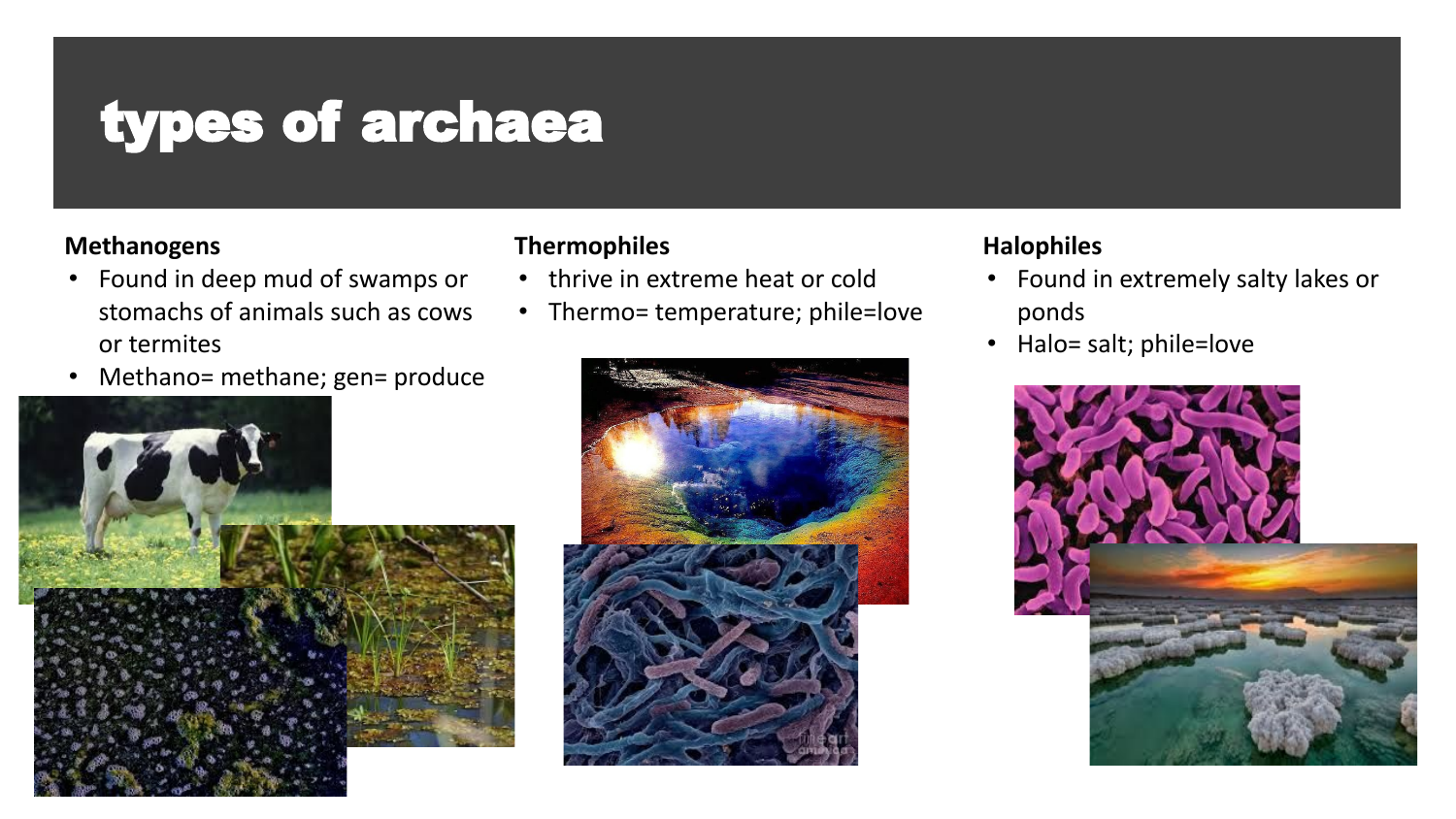# eubacteria

- Located almost everywhere air, water, land, organisms, food
- Prokaryotic
- Unicellular
- Asexual reproduction
- Can be anaerobic or aerobic
- Cell wall contains peptidoglycan
- Often pathogenic
- Classified by shape (spirilla, bacilli, cocci)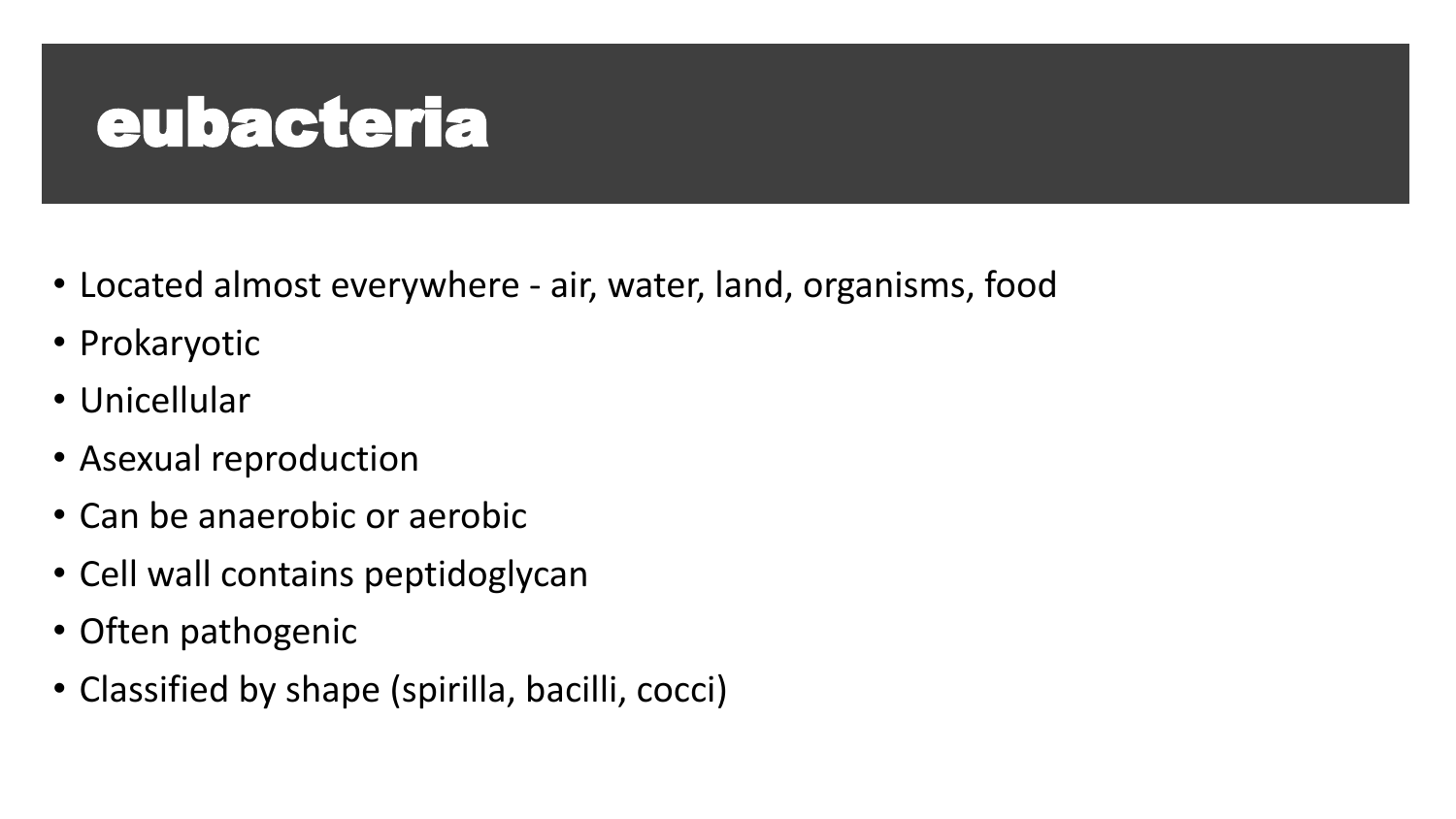### types of eubacteria

**Spirilla** Spiral, corkscrew shaped



**Bacilli** Rod shaped



**Cocci** Circular shaped



Ex: meningitis

Ex: e coli, listeria

Ex: strep throat, staph infection, and pneumonia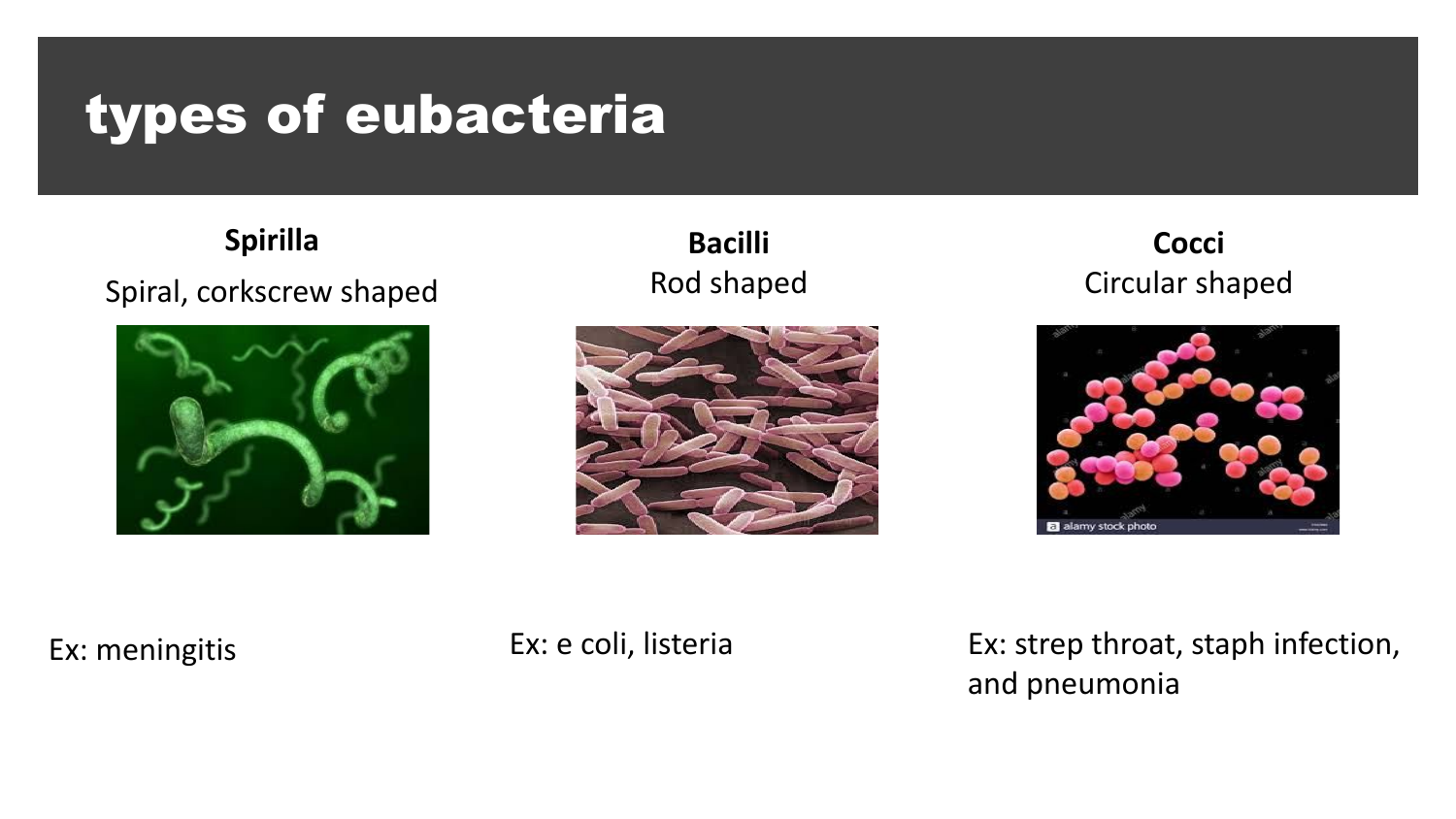# protista

- Found in wet or damp environments (ex: water, moist soil, inside organisms)
- Eukaryotic
- Most diverse kingdom
- Mostly unicellular
- Can be autotrophs, heterotrophs, or both
- Asexual or sexual reproduction
- Usually no cell wall
- Classified by movement (cilia, flagella, pseudopod) or classified into 3 groups based on their characteristics (fungi-like protists, animal-like protists, plant-like protists)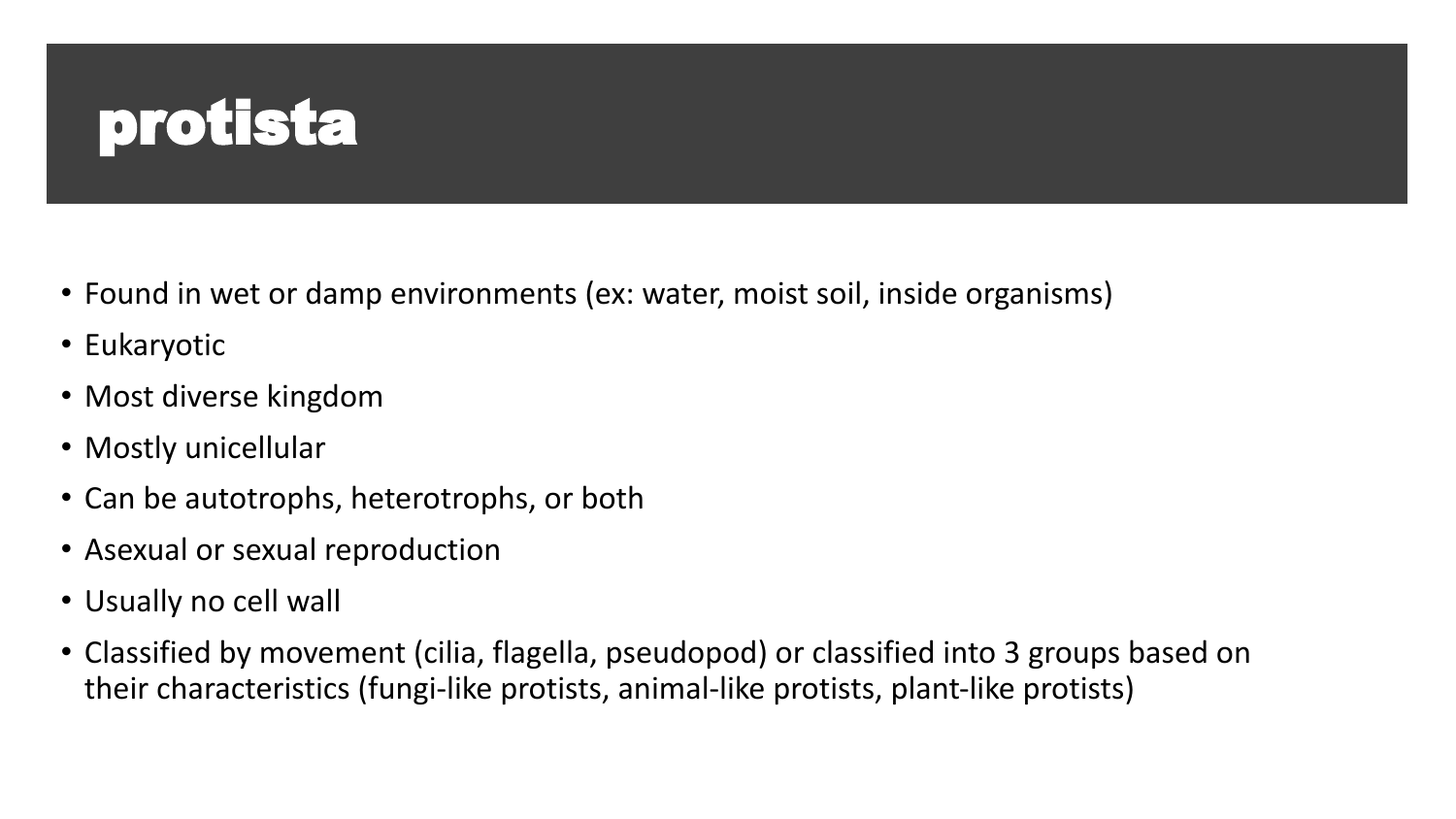### types of protists

#### **animal-like protists**

- Heterotrophs
- Mostly unicellular
- known as protozoa
- Can be parasites
- motile

#### **Plant-like protists**

- Uni or multicellular
- Autotrophic
- Non motile
- Ex: algae





#### **Fungi-like protists**

- Feed on dead or decaying matter
- Heterotrophs
- Reproduce with spores
- Usually non motile but motile in some stages of life
- Ex: slime or water molds

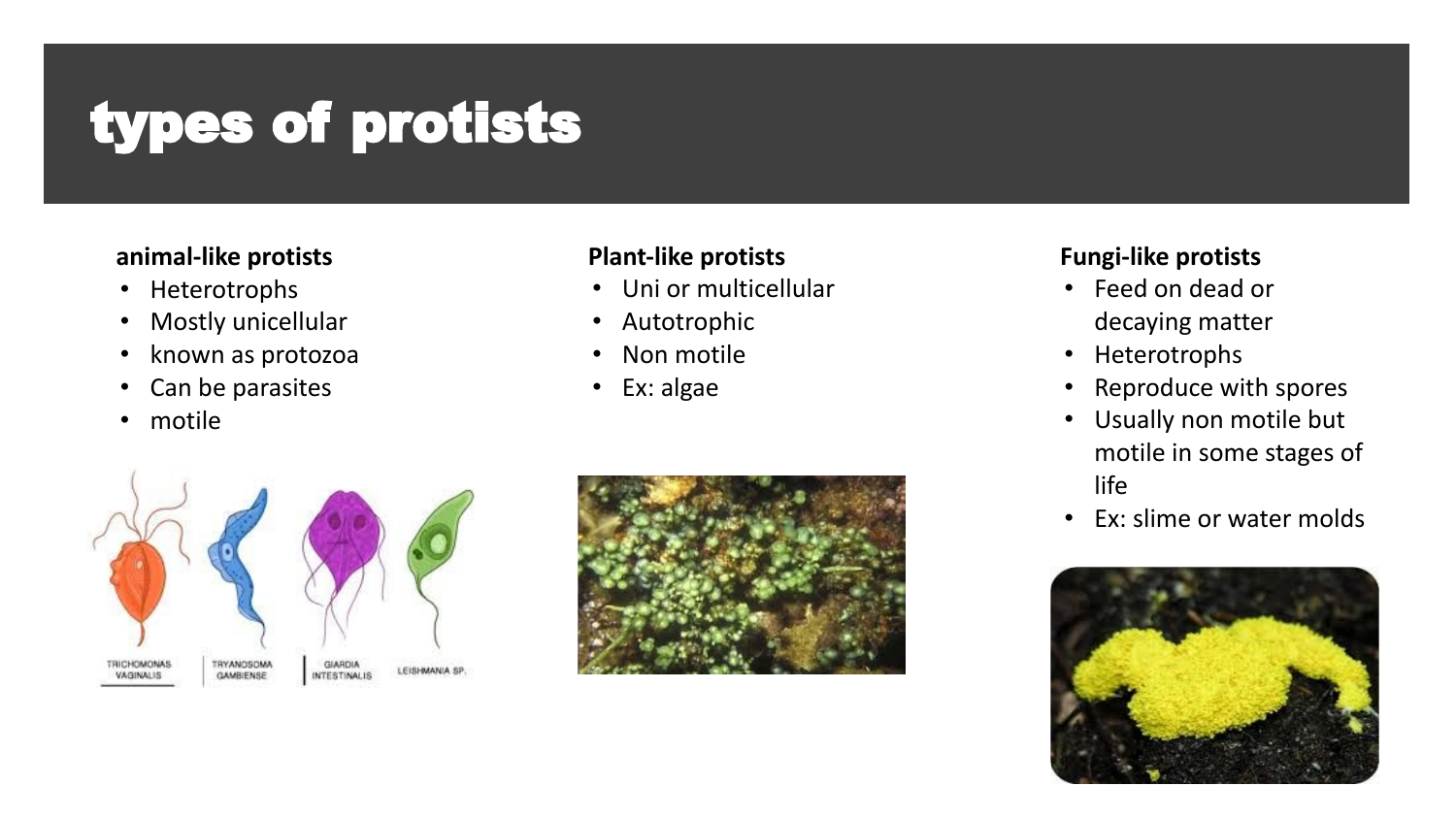### movement of protists

#### **Cilia**

Hair like structures, flaps together and moves like "oars"

#### **Flagella**

Long tail like structure which moves back and forth and propells organism

#### **Pseudopod**

Lots of "false feet" like structures





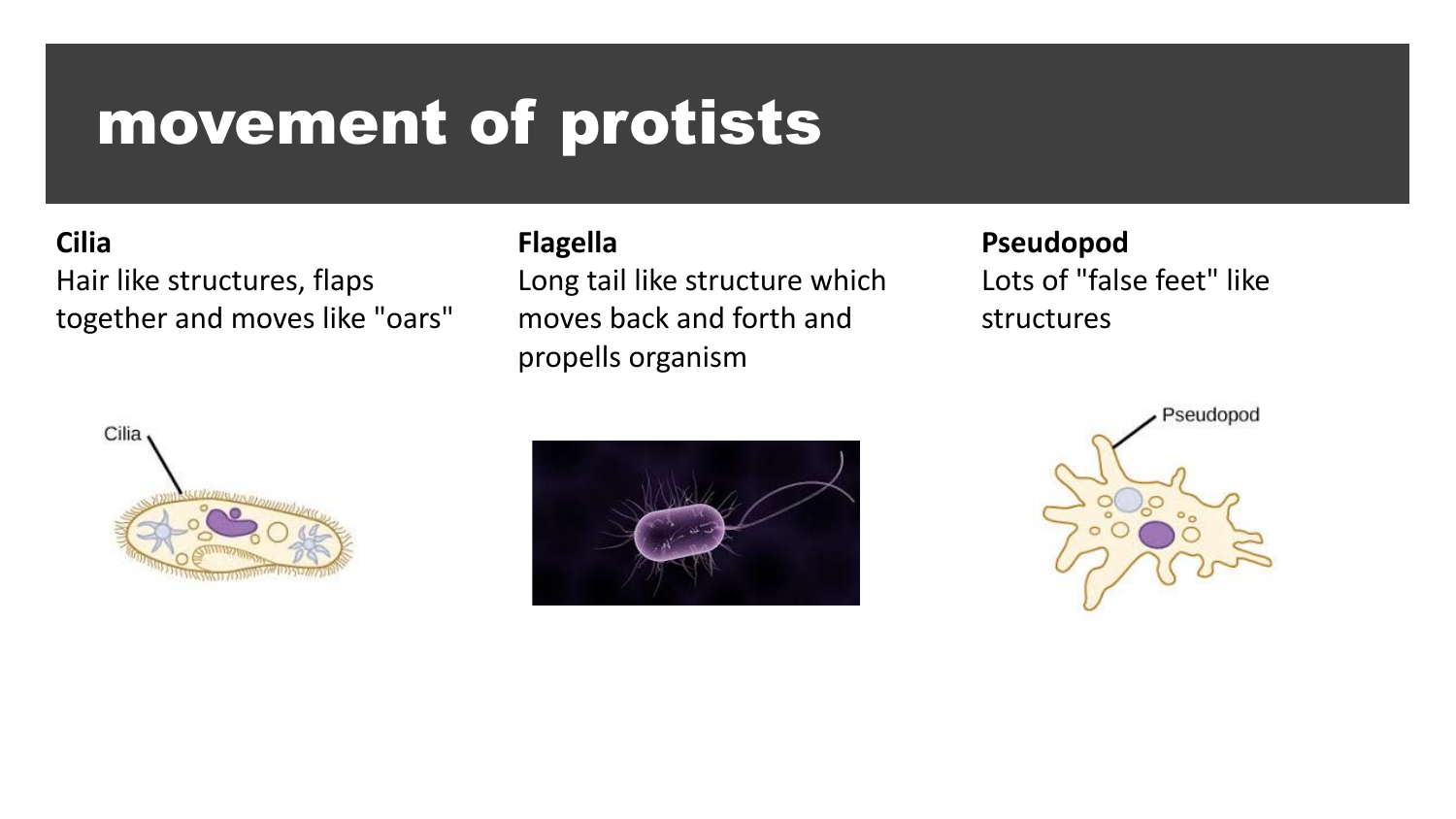# fungi

- Eukaryotic
- Reproduce by spores
- Typically nonmotile
- Multicellular, besides yeasts which are unicellular
- Heterotrophic parasites or decomposers
- Cell wall made of chitin
- Ex: molds, yeasts, mushrooms





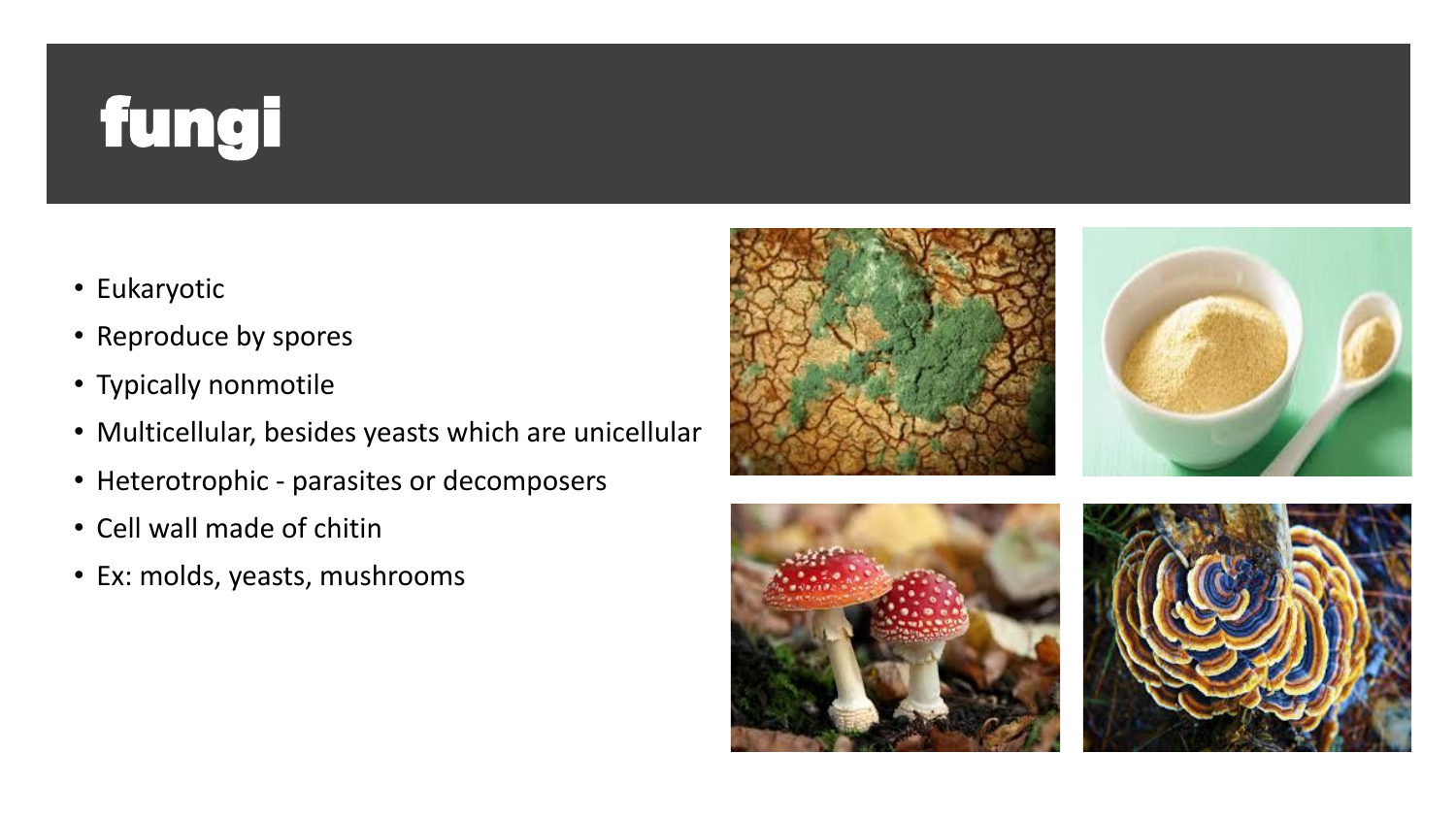# plantae

- Autotrophic
- Eukaryotic
- Nonmotile
- Multicellular
- Cell wall contains cellulose
- Ex: ferns, mosses, grass, trees, flowering plants